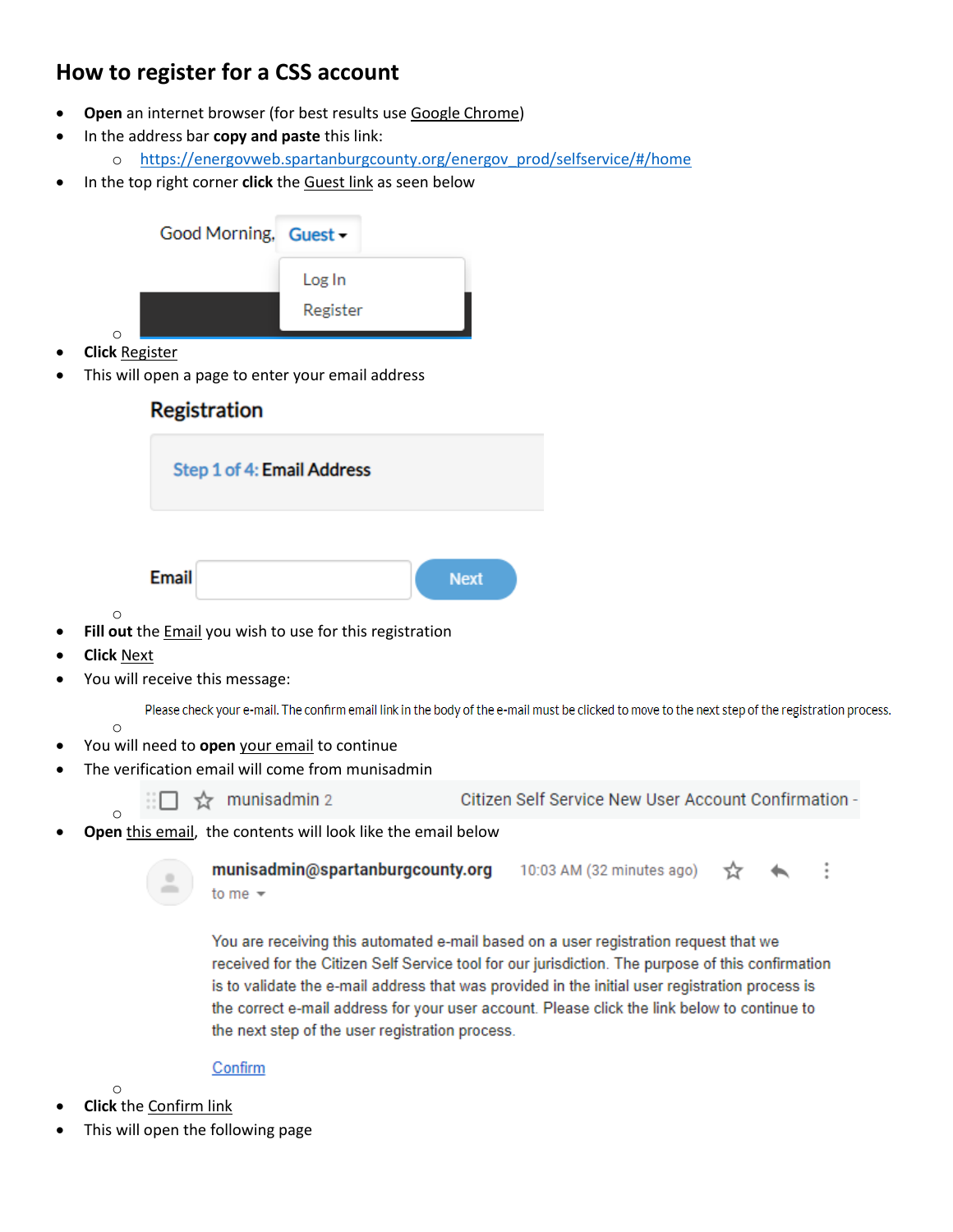## Registration

| Step 2 of 4: Login information |                             |           |
|--------------------------------|-----------------------------|-----------|
|                                |                             | *REQUIRED |
| * Username                     |                             |           |
| * Password                     |                             |           |
| * Confirm Password             |                             |           |
| <b>Email</b>                   | testspartanburgit@gmail.com |           |

- o • **Enter** a Username
- **Enter** a Password
- **Enter** the Password again in Confirm Password
- If you are already in the system as a Contact with this email address assigned but haven't yet created a CSS account you will be asked if you would like to link to your Contact information:

## Registration Step 2 of 4: Login information \* Confi Is this you? **Test IT** testspartanburgit@gmail.co  ${\sf m}$ Continue

- o • **Click** Continue
- If there is no Contact currently in the system with your registered email **Click** Continue